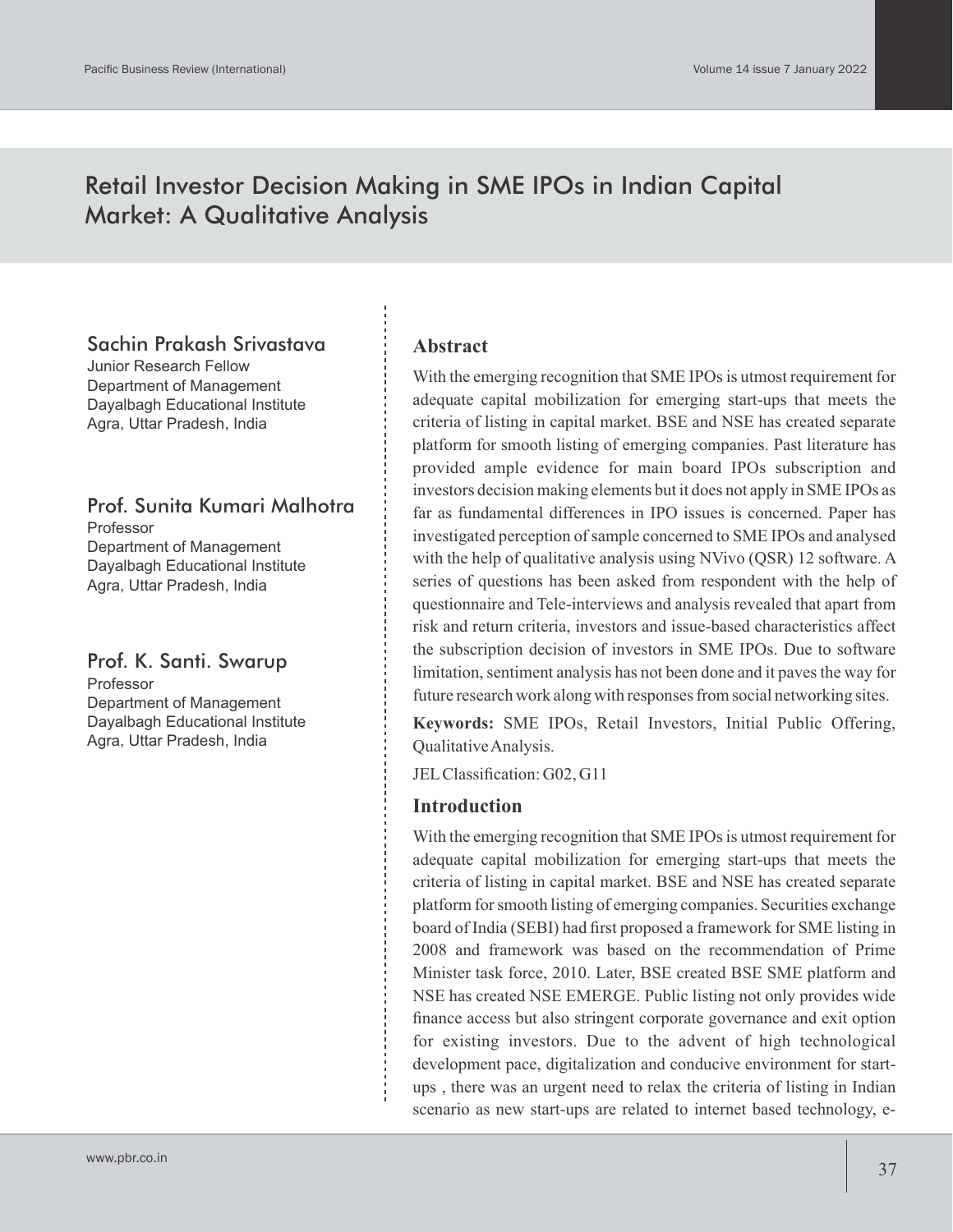commerce and banking and financial services which is based on asset light business model (ALM) where start-ups carries fast rate of growth that eventually shorten the financing time of private equities and angel investors and requires democratic widely held shareholding from public listing.

Differences due to fundamental characteristics between main board IPOs and SME IPOs asserted that factors which influence main board IPOs may not comply with SME

IPOs. Issue size, gross proceed, use of funds, firm size, Age of firm and capital structure parameters affect the IPO performance in short run as well as long run (Durkan Banu, 2002). In SME IPOs, almost all exchanges of the world have relaxed the criteria norm for SME listing that leads to less robust parameters of IPO issue and it may not be the robust parameter to judge SME IPOs as growth prospect needs to be analysed before investing in SME IPOs. SEBI has proposed the criteria difference between main board IPOs and SME IPOs on the basis of issue characteristics.

#### **Table 1: Difference between Main board and SME criteria**  (Sangeeta Lakhi and Sulakshna Sinha, 2019, ET Times)

| <b>Parameters</b>            | <b>Main board IPOs</b>                                     | <b>SME Platform</b>                |
|------------------------------|------------------------------------------------------------|------------------------------------|
| Post Issue Paid Up Capital   | Not less than Rs. 100,000,000                              | Less than Rs. 2,500,000            |
| Underwriting                 | Compulsory, except where 75% is allotted to<br><b>OIBs</b> | 100% underwritten                  |
| Minimum Application<br>Value | Rs. 100,000                                                | Between Rs. 10,000 to<br>Rs.14000. |
| Minimum Allotees             | 1000                                                       | 50                                 |
| Market Making                | <b>NA</b>                                                  | Compulsory for 3 Years             |
| Offer Document               | <b>SEBI</b>                                                | <b>Stock Exchanges</b>             |

Paper has investigated cognitive decision-making framework of respondent with respect to risk and return criteria of IPO issue and sought the reasons behind riskiness and probability of fetching stag profit in IPOs. Composition of paper as follows; introduction followed by literature review and theoretical framework, it followed by data collection and data analysis and eventually findings and conclusion and limitations which pave the way for future work of research.

#### **Literature Review**

Gumanti and Lestari (2017) examined the effect of risk factors, use of proceeds for investment, size of issue and ownership level on performance of IPOs on the basis of initial returns and found that these factors are positively correlated to positive initial return of Indonesian IPOs except level of ownership retention level. Another finding revealed that those firms which has the motive of expansion and innovation was less underpriced as compared to those

firm which has operative motives. Findings indicated that investors preferring growth prospect rather than settlement of dues to stabilise the firm. According to the guidelines of Securities exchange board of India, every issuer needs to disclose certain risk factors in red herring prospectus. With the help of these mentioned factors, investors can evaluate valuation of IPOs, various studies Clarkson and Merkely (1994), Henseler (1997), Niagara (2006) and Yatim (2011) advocated that these factors have significant relationship with initial returns of IPOs. Risk is one aspect which investor strives to decode to get exact valuation of IPOs. It would be of higher importance in SME IPOs as it has less robust fundamentals as compared to main board IPOs.

Brau and Carpenter (2013) highlighted the difference between main board IPOs and SB IPOs (western nomenclature, SME in India) and tested the three anomalies to see if small firms differ from main board firms along these dimensions. Findings revealed that they differ along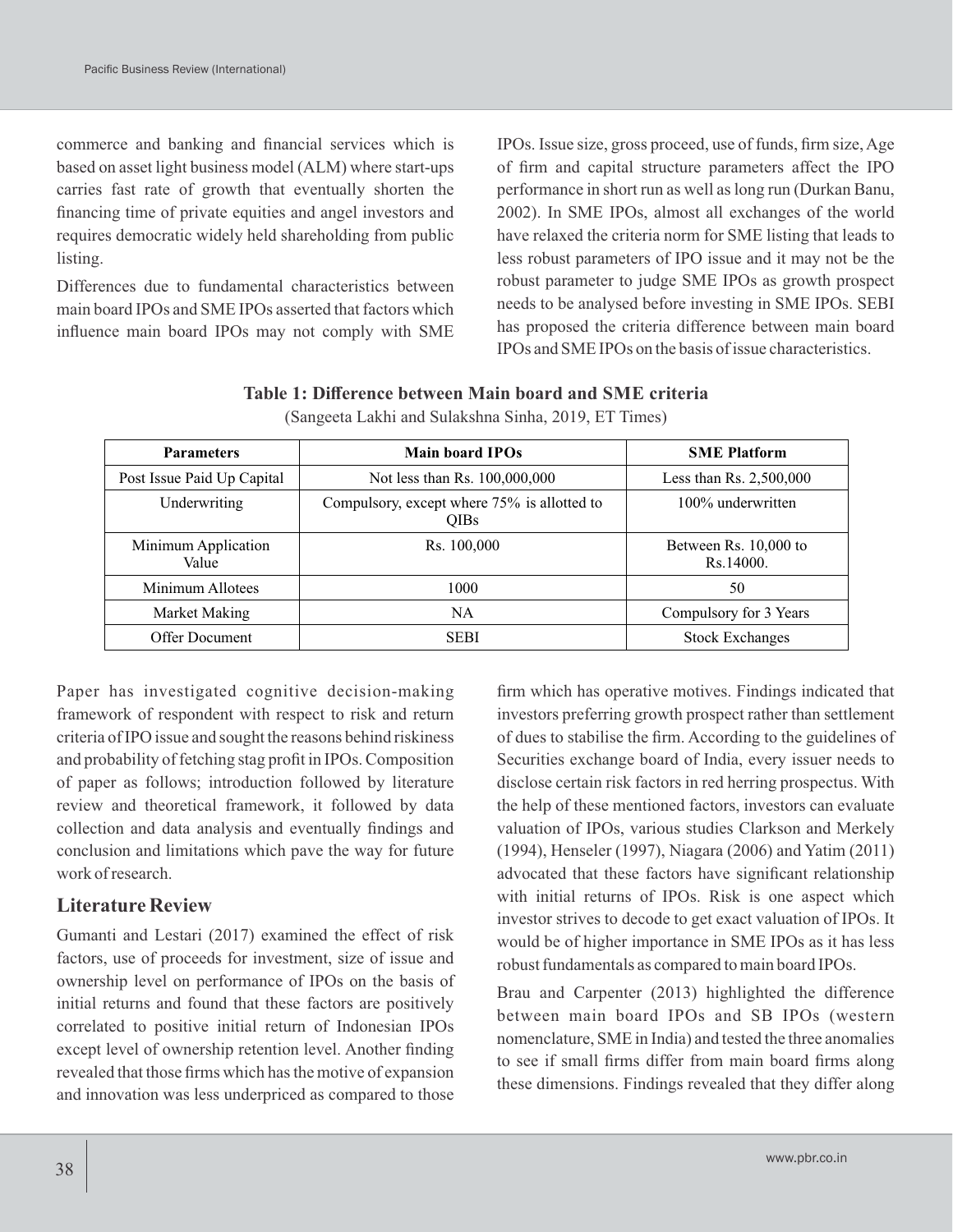with these dimensions but in desperate ways than mainline IPOs do and it supported small firm uniqueness hypothesis but SB-2 firms have less underpricing than S-1 firms and SB-2 firms outperformed the S-1 firms' performance. It again indicated that investors emphasized on growth aspect in spite of knowing that small firms have high risk factors and uncertainty in returns and it is supporting the argument that higher risk fetch higher gain. Brau and Osteryoung (2001), Brau and Gee (2010) both studies micro IPOs whereas Cooney, Jordan and Dolvin (2006) studies penny stock IPOs. Brau (2001) also emphasized that exchange has made the system less stringent for smooth listing of small firms and it is evident throughout the world that exchanges trying very hard to develop their market by listing more firms and previous studies as carpenter (2013) revealed that small firms has less volatility and potential to provide equal returns as compared to S-1 firms.

Brav, Michaely, Roberts, Zarutskie (2009) revealed that institutional lender perceive equity issuer as risky as similar non issuer firms. Ajay Pandey (2004) also highlighted the fact that small firms generally rely more on retail investors as institutional investor does not subscribe these issues due to high risk factors. Literature clearly indicated that SME IPOs are considered as risky option as compared to main board IPOs.

## **Conceptual Framework**

Based on literature review, two crucial criteria i.e. Riskiness of SME IPOs and SME IPO as investment choice (Return Criteria) is selected which would be analysed with the help of respondent response to find their magnitude of importance in investor's decision making in SME IPOs subscription.

## **Figure 1: Conceptual Framework of subscription in SME IPOs based on Risk and Return Criteria**

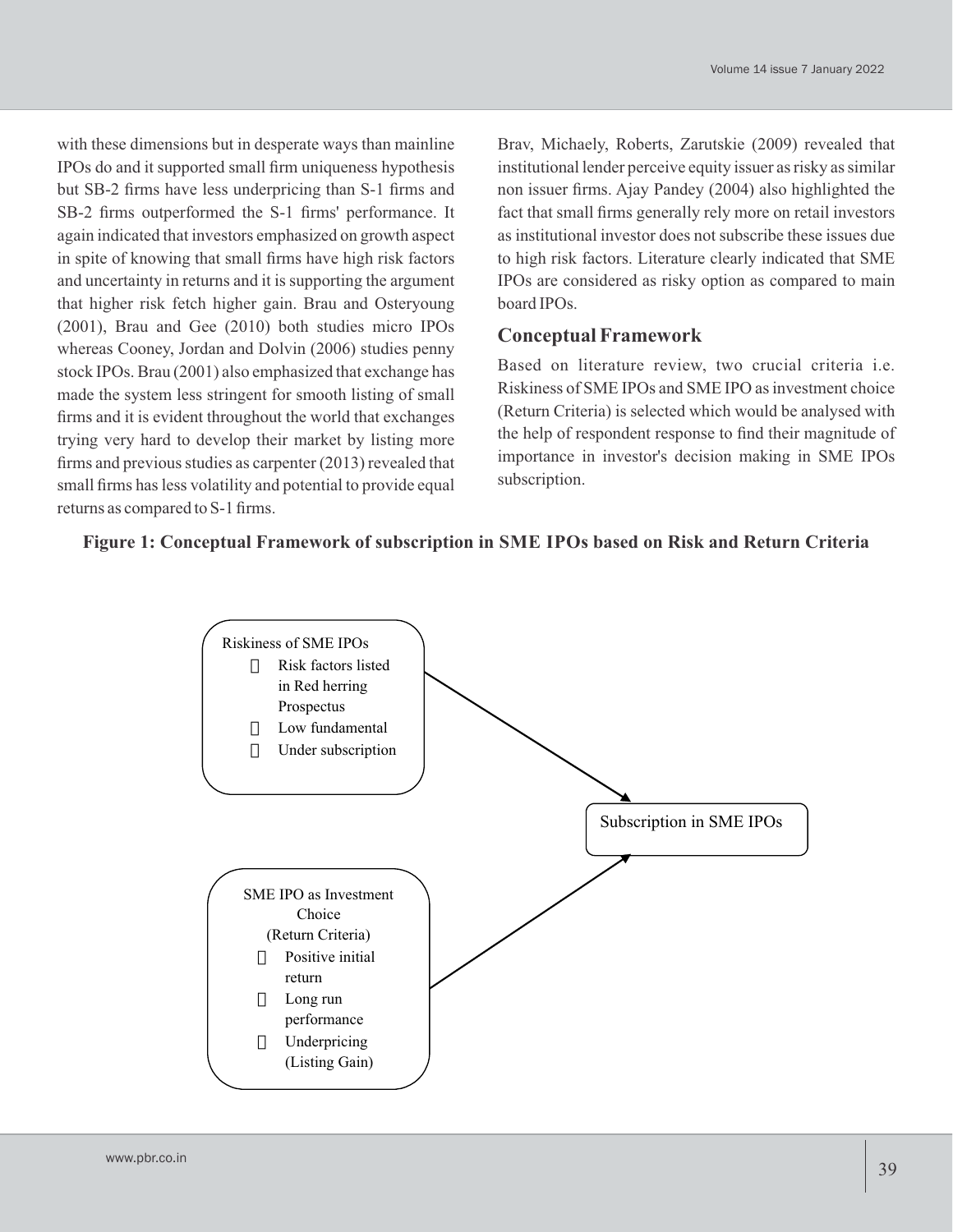## **Objectives of the Study**

- 1. To determine the most frequent words in investor's response using word frequency and word cloud.
- 2. To compare the investor's view based on risk and return nodes.
- 3. To identify a generalisable theme of investment decision making of investors in SME IPOs using Text Analysis.

### **Nature of the Study**

The present study is descriptive and qualitative in nature. The research is descriptive because it explores the various dimensions of SME IPOs investment. The study is qualitative because it developed a pattern-based theme of respondent cognitive process of decision making in SME IPOs. The proposed research benefits the researchers to understand the cognitive framework of investor's thinking which eventually revealed hidden aspect of decision making.

## **Data Collection and Data Entry**

For the present study, survey had been conducted and it is based on nominal group technique where five experts of different capacities in finance domain are selected based on their expertise and classified based on gender and profession. Questionnaire had been circulated amongst the members.

|  |  | <b>Table 2: Demographic of Respondents</b> |
|--|--|--------------------------------------------|
|--|--|--------------------------------------------|

| Case/Responses    | Gender | <b>Profession</b> |
|-------------------|--------|-------------------|
| Cases\\Response 2 | Male   | Analyst           |
| Cases\\Response 3 | Female | Journalist        |
| Cases\\Response 4 | Male   | Investor          |
| Cases\\Response 5 | Male   | Broker            |
| Cases\\Response 1 | Female | Professor         |

After collection of respondent responses, their responses has been checked whether they have successfully respond to all the necessary items based on risk and return node for further analysis. Cross tabulation and matrix coding were performed to validate the response.

#### **Table 3: Cross tabulation table for respondents**

| Node     | A: Response 2 | B: Response 3 | C: Response 4 | D: Response 5 | E: Response 1 |
|----------|---------------|---------------|---------------|---------------|---------------|
| 1:Return |               |               |               |               |               |
| 2: Risk  |               |               |               |               |               |

#### **Figure 2: Matrix Coding of Response**

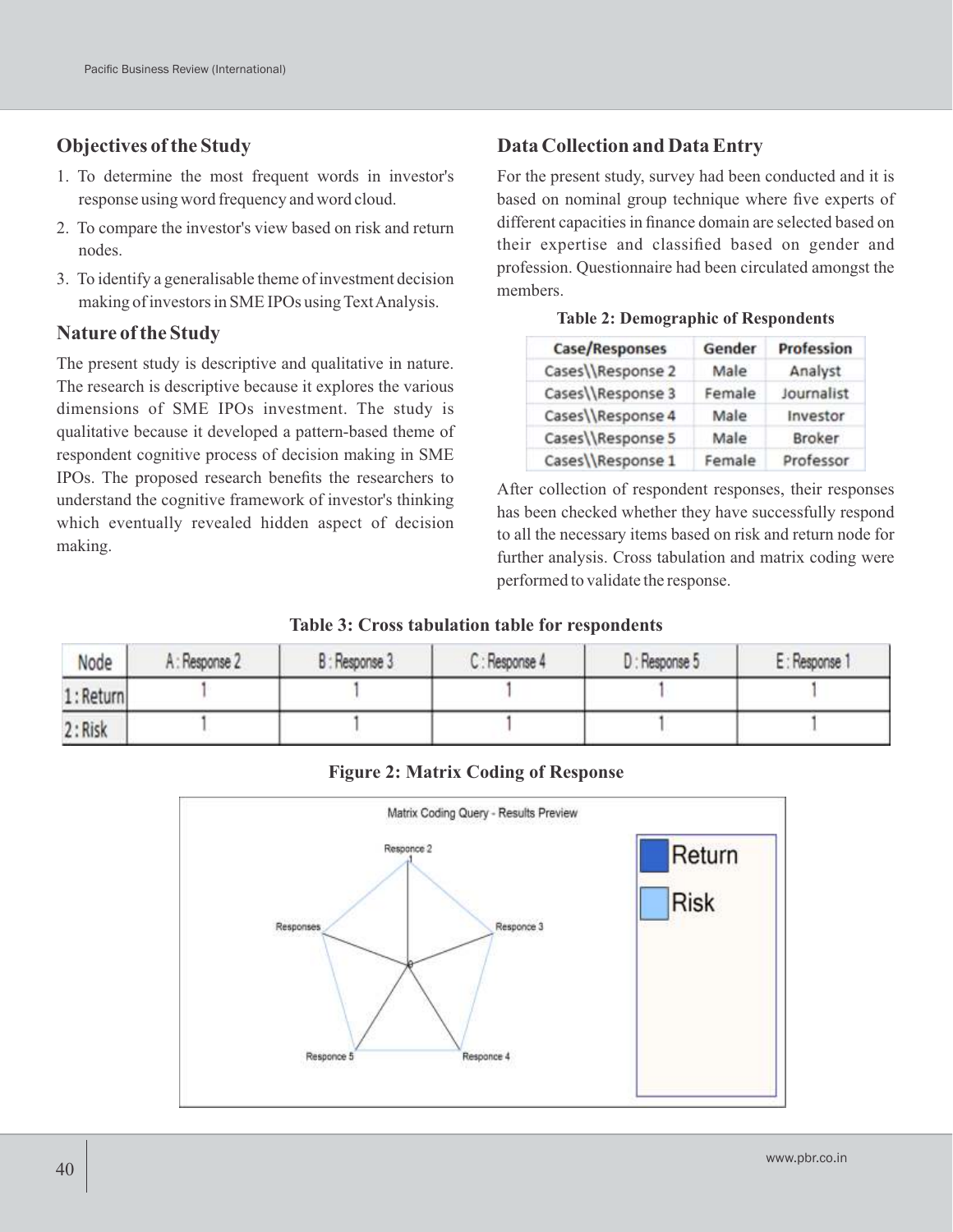Cross tabulation table and Matrix coding of response shows those experts has expressed their views on all items of risk and return nodes. Validation is necessary to develop word cloud, comparison diagram and text search query.

Data Analysis

To analyse the cognitive framework of investment decision making in SME IPOs, Word frequency chart and word cloud had been developed. Instruction based on twenty-five maximum words with at least five letters had been setup to run the query.

| Word       | Length                  | Count                    | <b>Weighted Percentage (%)</b> |
|------------|-------------------------|--------------------------|--------------------------------|
| investors  | 9                       | 22                       | 1.48                           |
| companies  | $\overline{9}$          | 14                       | 0.94                           |
| listing    | $\overline{\tau}$       | 14                       | 0.94                           |
| investment | 10                      | 13                       | 0.88                           |
| market     | 6                       | 13                       | 0.88                           |
| crore      | 5                       | 12                       | 0.81                           |
| risky      | 5                       | 12                       | 0.81                           |
| price      | 5                       | 11                       | 0.74                           |
| shares     | 6                       | 11                       | 0.74                           |
| company    | 7                       | 10                       | 0.67                           |
| issue      | $\overline{\mathbf{5}}$ | 10                       | 0.67                           |
| invest     | 6                       | $\overline{9}$           | 0.61                           |
| years      | 5                       | 9                        | 0.61                           |
| gains      | 5                       |                          | 0.47                           |
| getting    | 7                       | 7                        | 0.47                           |
| least      | 5                       | $\overline{\tau}$        | 0.47                           |
| mainboard  | 9                       | $\overline{\mathcal{I}}$ | 0.47                           |
| retail     | б                       | フ                        | 0.47                           |
| stock      | s                       | 7                        | 0.47                           |
| every      | 5                       | 6                        | 0.40                           |
| india      | 5                       | 6                        | 0.40                           |
| investing  | $\overline{9}$          | 6                        | 0.40                           |
| often      | 5                       | 6                        | 0.40                           |
| platform   | 8                       | 6                        | 0.40                           |
| returns    | 7                       | 6                        | 0.40                           |

**Table 4: Word Frequency Table based on Responses**

Word frequency table indicated that experts had more emphasized on few words, Investors (1.48%), companies  $(0.94\%)$ , Listing  $(0.94\%)$  and Investment  $(0.88\%)$  followed by market (0.88%). Table also revealed that Risk and returns are relatively lower criteria which are 0.81% and 0.40% respectively. Lower rating of risk and return indicated that either they are universal in nature or risk and return are not as important as literature shown. It would be answered in nodes analysis of comparison diagram\*. Investors (1.48%) indicated that they more emphasized on subscription trend during listing period of particular IPOs, in other words, investors response. It revealed the behavioural bias "Herding" in investor's decision-making process. Second most priority given to companies means issuer-based characteristics i.e. issue size, use of proceeds, capital structure parameters and age of the firm and findings are consistent with Gumanti and Lestari (2017). Listing scenario had been placed 3rd in table. Here, experts

emphasized on stag profit which comes out as listing gain after selling IPO share on first closing price. It also indicated that all experts agreed on the fact that IPOs are underpriced and provide positive initial return and underperform in long run. It is also validated from the lower rating of years (0.61%) that experts have not emphasized on holding of IPO share. This finding is consistent with Ritter (2004), Aggarwal (2002). Market has been placed on 5th position, experts had asserted that IPOs never come in bearish scenario and issuer always maximise the IPO listing by issuing in bull scenario (Rajan, Raghuram,2003), Although, healthy secondary market is necessary to provide liquidity during listing. Platform (0.40%) received lower rating and it indicated that there is no significant difference in exchanges as far as IPOs listing is concerned. Main board (0.47%) revealed that experts had not assumed that fundamentals of SME IPOs is as similar as main board IPOs. It indicated that investment decision making in SME IPOs is different than main board IPOs.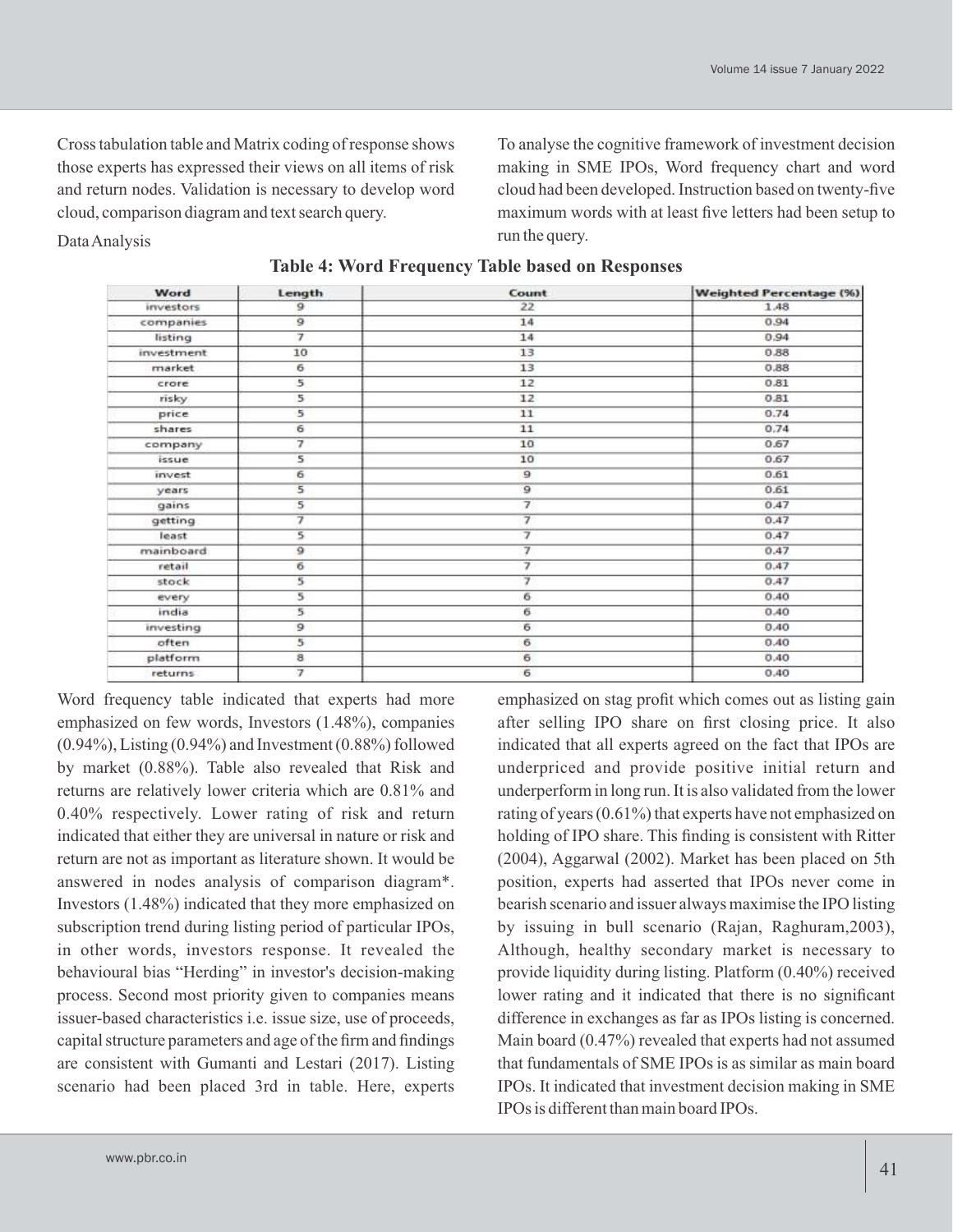# **Figure 3: Word Cloud of**



## **Comparisons of Risk and Return Nodes based on Responses**

In word frequency table, risk and return criteria has not been validated due to lower rating in table. Due to lower rating, there were two possibilities emerged, which are as follows:

- A. They are universal in nature
- B. Risk and return are not as important as literature shown

Comparison of respondent responses are required to know the criteria of risk and return whether all expert agreed on the fact that investors should assess the inherent risk and return of any SME IPOs.

#### **Figure 4: Comparison diagram of Respondent Responses**



Comparison shows that the entire respondent had emphasized on risk and return criteria as here, all the arrows comes out from risk and return nodes positioned to the entire respondent individually. Comparisons of respondents were not possible as we cannot compare more than two respondents at same time.

## **Text Search Query forTheme Generation**

Generation of investment decision making theme in SME IPOs creates a cognitive framework for better understanding of decision making.

**Figure 5: Text Search Query Results (Text search query reading starts from left to right)**

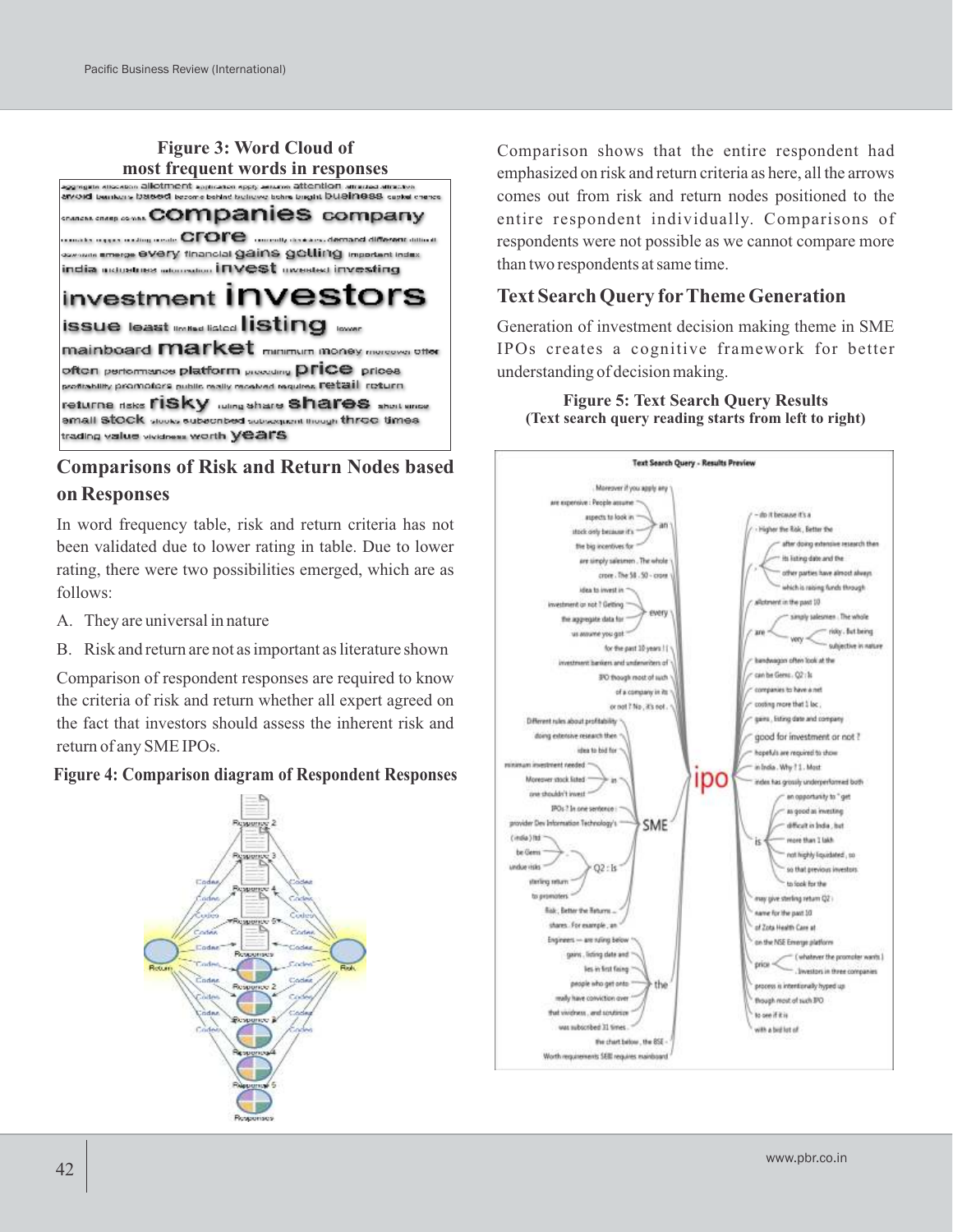## **Conclusion**

With the emerging recognition that SME IPOs is utmost requirement for adequate capital mobilization for emerging start-ups that meets the criteria of listing in capital market. SME IPO platform would not develop without continuous participation of all class of investors. Soit was prudent to research on hidden insights of investment decision making in SME IPOs. Investment decision making process is termed as cognitive process and qualitative analysis has better reach than quantitative analysis for the study of any cognitive phenomena. Word frequency chart had provided the top most contributors and investors had 1.48% contribution which highlighted the Herding behaviour of investor. Listing scenario had been placed 3rd in table. Here, experts emphasized on stag profit which comes out as listing gain after selling IPO share on first closing price. It also indicated that all experts agreed on the fact that IPOs are underpriced and provide positive initial return and underperform in long run. Comparison of nodes indicated that entire set of respondents had emphasized on both risk and return criteria.

## **Limitations of the Study**

Advance thematic analysis requiresadvance version of NVivo software. In our version of NVivo, auto coding was not possible which is why we had not performed sentiment analysis. Because of the chosen research approach, the research results may lack generalisability. Therefore, researchers are encouraged to test the proposed propositions further.

## **Implication of the Research**

Generally, retail investors not considered as smart investors, they find difficulties in quantitative analysis of any investment; it is also the case for researcher as wellwho wants to do research in investment decision making domain. Qualitative analysis backed paper can provide cognitive mapping of any investor and can present the entire findings in simplified manner which can be understand easily.

## **Scope for further Research**

Future research can further extend the concept of proposed thematic analysis in context of sentiment analysis where we

would identify themes and whole sentiment of data set. Future research can be the thematic analysis of social networking sites i.e. twitters to predict the investment outcome. In future, Researcher can employ more than one technique for prediction like machine learning, customized algorithms. Then researcher can compare the prediction of future stock value emerged out from all these employed techniques.

## **References**

- Deb, S. G., & Mishra, B. (2009). Long-Term Risk-Adjusted Performance of Indian IPOs. Bhubaneswar.
- Dhamija, S., & Arora, R. K. (2014). The Long-Run Performance of Graded IPOs in the Capital Market.Global Business Review, 317-337.
- Kumar, S. S. (2007). Short and Long Run Performance of book-built IPOs in India. International Journal ofManagement Practices & Contemporary Thoughts, 19-29.
- Pandey, Ajay. (2004). Initial Returns, Long Run Performance and Characteristics of Issuers: Differences inIndian IPOs Following Fixed Price and Book building Processes. Indian Institute of Management Ahmadabad.
- Sahoo, S., & Rajib, P. (2010). After Market Pricing Performance of Initial Public Offerings (IPOs): Indian IPO Market 2002-2006. Vikalpa, 35.
- Venkatesh S, Neupane S (2006) Does ownership structure affect IPO underpricing: evidence from Thai IPO. Corporate Ownership & Control 3 (2):106–115. https://doi.org/10.22495/ cocv3i2p11.
- Wang I, Iqbal Z (2006) Auditor choice, retained ownership, and earnings disclosure for IPO firms: further evidence. International Journal of Managerial Finance 2 (3):  $220 - 240$ . https:// doi.org/10.1108/17439130610676484.
- Ritter JR (1991) The long–run performance of initial public offerings. Journal of Finance 46 (1): 3–27. https://doi. org/10.1111/j.1540-6261. 1991.tb03743.x Rock K (1986) Why new issues are underpriced. Journal of Financial Economics 15 (1–2):  $187-212$ . https://doi. org/10.1016/0304-405X(86)90054-1.